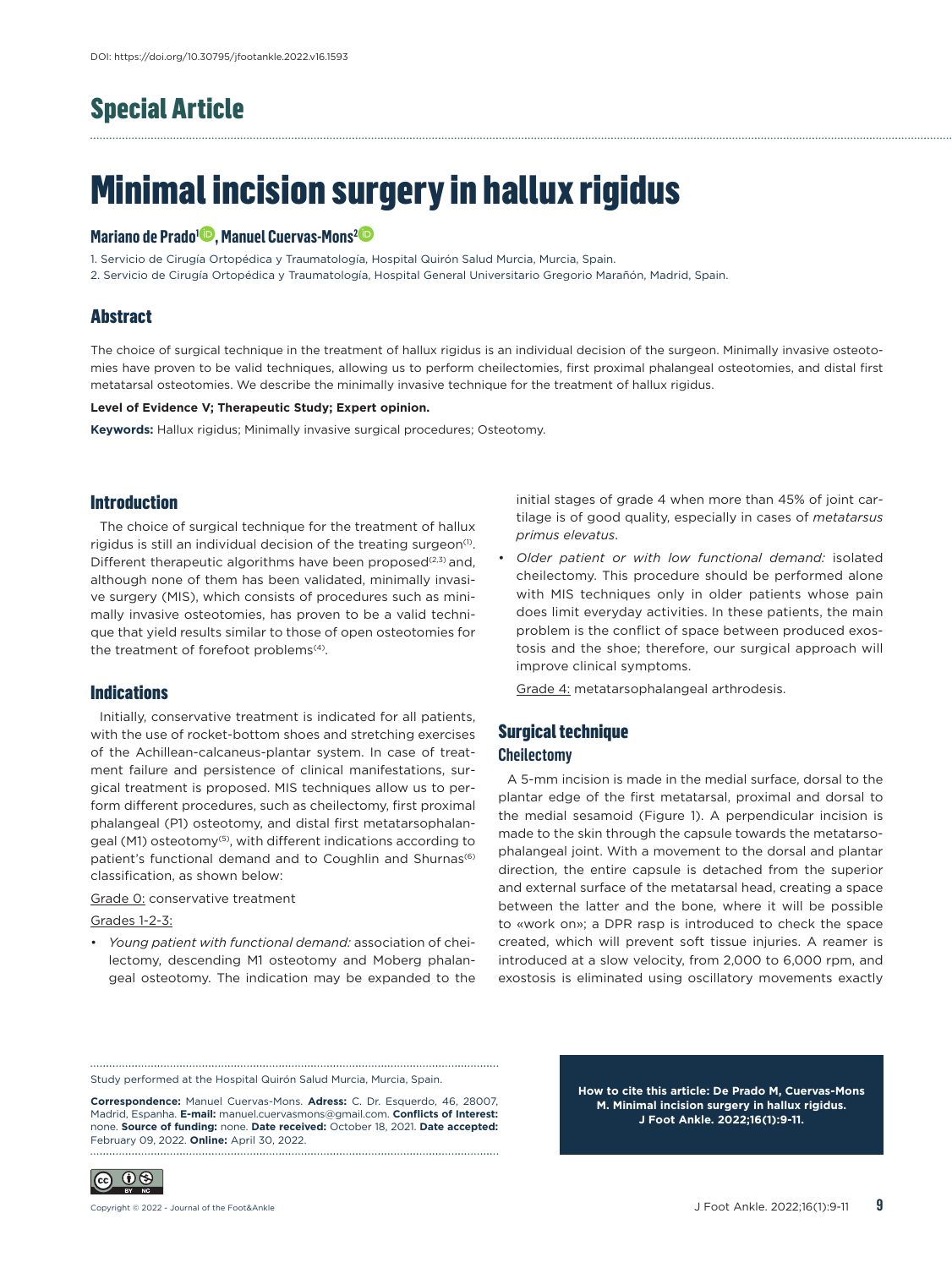up to the desired level, which will be confirmed under fluoroscopic control. This process is interrupted on two or three occasions to extract the produced bone paste by pressing the capsule on the metatarsal head towards the skin incision, as well as to introduce the DPR rasp, in order to extract fine body remains and adherences to the deep surface of the capsule. The repetition of these procedures makes it possible to perform complete exostectomy and appropriate cleaning.

### **Distal M1 osteotomy**

A Shannon 44 reamer is introduced through the portal created for cheilectomy. Under fluoroscopic control, the reamer is placed in an angle of approximately 45° in relation to the M1 axis, in the plantar-proximal direction. Osteotomy is performed is performed in an oblique direction of 45° from distal-dorsal to plantar-proximal, with the upper limit defined as the final portion of the neck when reaching the joint cartilage. Subsequently, the metatarsal head is lowered and moved back by pressing it to the proximal direction.

### **P1 osteotomy**

An incision is made over the dorsomedial surface of the P1 base, medial to the extensor hallucis tendon (Figure 2). A rasp is introduced to conduct periosteal section, a straight 2-15 reamer is introduced, supported on the cortical bone, and then a digital extension movement is performed to prevent damages to the surrounding neurovascular structures. Osteotomy perpendicular to the proximal phalangeal axis and starts with a lateral rotation movement, using the skin incision as a pivot point. Osteotomy is completed sparing some millimeters of the plantar cortical surface. The desired dorsal wedge is created by applying dorsal pressure on the toe whereas the reamer performs a slightly oscillatory movement.

### **Postoperative care**

Weight bearing with postoperative shoes is allowed soon after intervention. A clinical follow-up is performed on the



**Figure 1.** Cheilectomy and distal M1 osteotomy approach.

7<sup>th</sup> postoperative day, suture stitches are removed, and postoperative bandage is changed to metatarsal band and Coban™ cohesive bandage, and patients are instructed on how to apply it so that they can change it every day after foot personal hygiene. During the first 4 weeks, gait is allowed only with postoperative shoes. One month later, a new clinical and radiological follow-up is performed, and patients are allowed to wear new shoes, provided that they have rigid soles, are wide, and have laces so that they can be properly adjusted in order to prevent slapping. Intense physical activity is not allowed up to nearly 2 months after intervention.



**Figure 2.** P1 osteotomy approach.



**Figure 3.** Pre-and postoperative radiographic study.